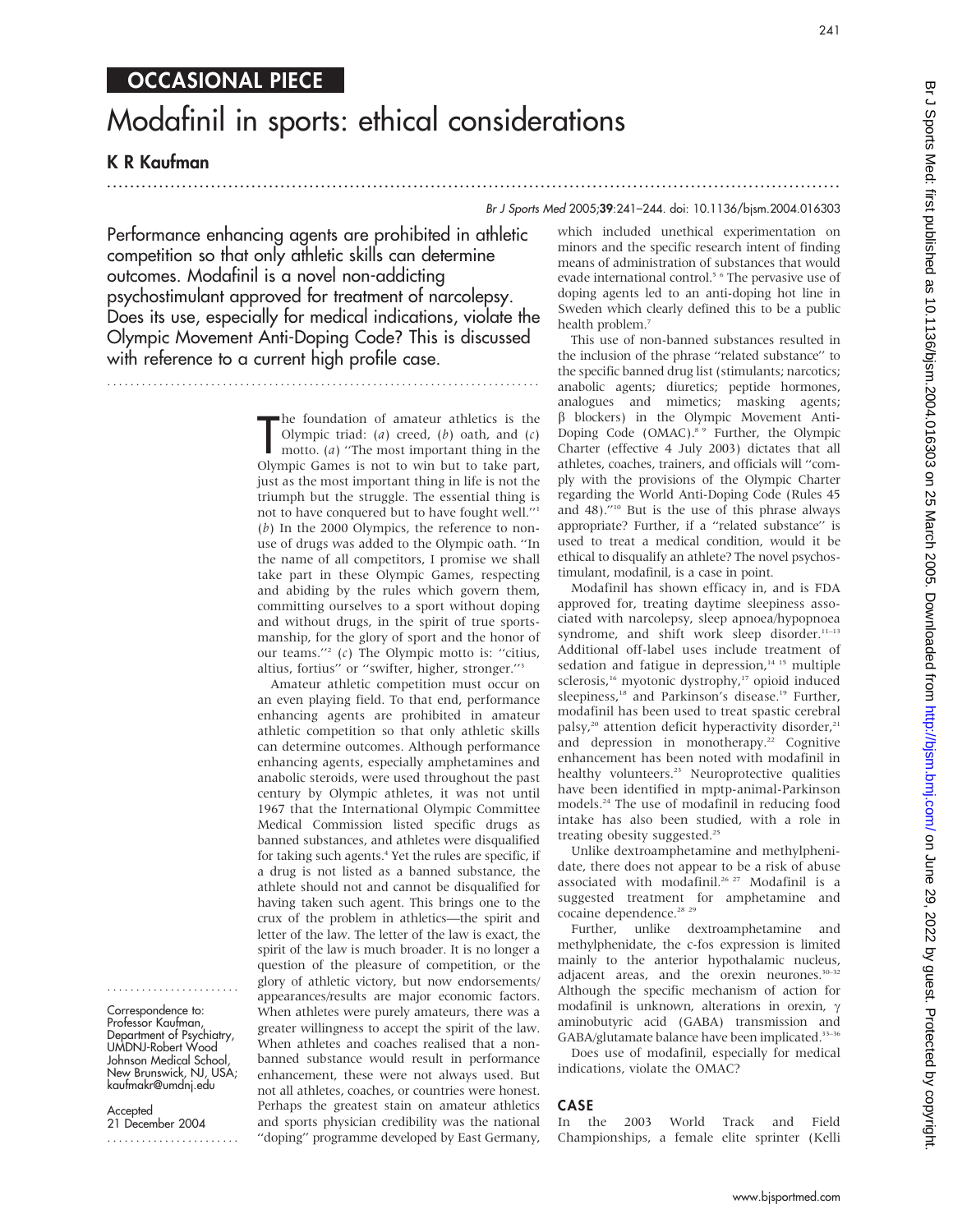White) won a rare sprint double (100 m/200 m).<sup>37</sup> She tested positive for modafinil after her 100 m victory; however, she tested negative after her 200 m victory.<sup>38</sup> <sup>39</sup> As the existence of a positive urine for modafinil was known before the  $4\times100$  m relay, she withdrew from that event in order that any potential sanction she might receive would not affect her team.40 This sprinter later informed the International Association of Athletics Federations (IAAF) that she was prescribed modafinil for the treatment of narcolepsy by her personal doctor and that she has a positive family history of this illness.<sup>41</sup> The IAAF reviewed her case, felt that modafinil fell under the umbrella phrase of ''related substances'' for stimulants, did not accept her explanation, and referred the case onward to the member federation, USA Track and Field (USATF).42 43 If the USATF confirms a doping offence, then this athlete will be disqualified from the competition, stripped of her two gold medals, and publicly warned.<sup>42 43</sup>

## **DISCUSSION**

The present case poses multiple questions. Firstly, should modafinil be considered a psychostimulant? Secondly, if it is a psychostimulant, and yet is required to treat a medical condition, should the athlete be disqualified? Thirdly, how should one verify the alleged medical diagnosis? Fourthly, what must the athlete do in order to maintain eligibility to compete when on a ''banned substance?'' Fifthly, should the punishments be specific or should they be tailored to specific situations? Sixthly, are we witnessing further doping scandals?

Modafinil is not a classic psychostimulant as noted by its c-fos expression, mechanisms of action, minimal abuse potential, and its use to treat amphetamine abuse.<sup>26-36</sup> Its pharmacological profile is clearly different from standard psychostimulants.44 Nonetheless, if a psychostimulant is defined as improving cognitive functioning, wakefulness, and energy, then modafinil meets such criteria.23 45 46 However, this may be too broad a definition—for example, antidepressants improve cognitive functioning, wakefulness, and energy in depressed patients. It is worthwhile noting that the narcolepsy literature differentiates psychostimulants from modafinil.<sup>47</sup> As such, the inclusion of modafinil by OMAC-Ia (stimulants) as a "related substance" remains unclear.

However, if the athlete is using modafinil to treat a medical condition, then disqualification for having taken such would not appear, on initial evaluation, to be ethical. To not allow the use of this agent, would mean that the athlete is functioning at a handicap, for modafinil has been shown to improve fatigue associated with narcolepsy.<sup>48</sup> As such, the athlete should not be disqualified. Of import is how much of this agent is necessary to effectively treat the medical condition. For if more than the required dosage were taken, would it mean that the athlete is in fact taking a performance enhancing agent beyond therapeutic treatment? This would require expert medical opinions.

There is no clear gold standard diagnosis for narcolepsy. Narcolepsy is clinically characterised by excessive daytime sleeping; polysomnography reveals the presence of sleep onset rapid eye movement periods during the multiple sleep latency test.<sup>47 49</sup> Recent research has shown the Epworth sleepiness scale (ESS) to be more discriminative than the multiple sleep latency test.<sup>50</sup> Narcolepsy is a complex genetic disorder; family history of this condition, as was asserted in this case, may assist in diagnosis.<sup>47 51</sup> As such, proof of this medical condition should be based on clinical presentation. ESS, sleep studies, and HLA typing are diagnostic tools used to confirm this diagnosis.<sup>47</sup> <sup>49</sup> <sup>50</sup> <sup>52</sup>

The World Anti-doping Code (WADC) clearly addresses prohibited substances and exemptions.<sup>53</sup> WADC defines potential inclusion in the prohibited substance: ''medical or other scientific evidence, pharmacologic effect or experience that the substance or method has the potential to enhance or enhances sports performance" (4.3.1.1, p15).<sup>53</sup> In addition, ''WADA shall adopt an International Standard for the process of granting therapeutic use exemptions"  $(4.4, p17)$ .<sup>53</sup> However, the key is the comment to 4.4 which states: ''Athletes who use medically prescribed Prohibited Substances may be subject to sanctioning unless they have previously obtained a therapeutic use exemption" (4.4 Comment, p17).<sup>53</sup> WADA further authorises the international federations (in the case of track and field this would be the IAAF) for granting or denying exemptions for international level athletes.<sup>53-55</sup> IAAF clearly defines Control of Drug Abuse (Division III (Rules 55–61, pp 82–  $91)$ <sup>54</sup> and the appropriate procedure to obtain an exemption (Section 5,  $p17$ ).<sup>55</sup> In this case, the athlete did not obtain the requisite exemption nor did she list modafinil as a medication she had taken on the urine samples tested.

Although fairness is sought in doping cases, a strict liability rule is usually applied. Perhaps the most telling case is that of a 16 year old Romanian gymnast who was stripped of the Sydney 2000 Olympic Games women's all-around gold medal when she tested positive for pseudoephedrine after taking OTC cold tablets.56 Although she was unaware of the presence of a prohibited substance (given by her team doctor), and although it made her dizzy and was not a performance enhancing agent, the Court of Arbitration for Sport confirmed that the athlete had committed a doping offence.<sup>56</sup> Summary statements included: ''This is what we call the strict liability rule—the consequences being the automatic disqualification as a matter of law and fairness to all other athletes. The fact that the drug may not have enhanced performance and the reliance on the team doctor are irrelevant.''56 This gymnast won and was allowed to keep her individual vault silver medal; the finals for this event took place after the individual all-around disqualification. This is consistent with the current WADC: ''If the Athlete establishes that he or she bares No Fault or Negligence for the violation, the Athlete's individual results in the other Competitions shall not be disqualified unless the Athlete's results in Competition other than the Competition in which the anti-doping rule violation occurred were likely to have been affected by the Athlete's antidoping rule violation" (10.1.1,  $p$  26).<sup>53</sup> This poses an ambiguity in the current situation—Kelli White was negligent for not filing an exemption; however, she was not negligent for taking a therapeutic agent for treatment of a medical condition. As such, it would appear to indicate that she should be disqualified from the 100 m but not the 200 m where she tested negative.

The prevalence of narcolepsy is only 0.02–0.05% in the United States.<sup>47</sup> To have an elite athlete with narcolepsy would be rare; however, when the 2003 US Track and Field Championship urines were retested, a total of six athletes were reported positive for modafinil during 2003.<sup>57</sup> Although Kelli White is the only athlete to state that she has narcolepsy, it is not surprising that the IAAF has scoffed at ''a narcolepsy epidemic.''58 Effective from 2004, modafinil has been added to the WADC banned list.59 Further, four US athletes tested positive for the new designer steroid tetrahydrogestrinone.<br>60 61 USATF has responded to these positive test results with proposed strict sanctions for athletes and coaches, significant financial fines, and lifetime bans for steroid offences.<sup>62</sup>

# **CONCLUSION**

Whether modafinil is a ''related substance'' to stimulants remains unclear, especially in the domain of an athlete with a medical condition such as narcolepsy. From an ethical perspective, an athlete with a medical diagnosis should not be prevented from taking the appropriate medication, even if it is on the banned list. In this case, the critical issue is that the athlete did not request an exemption nor did she list this medication as having been taken. From a strict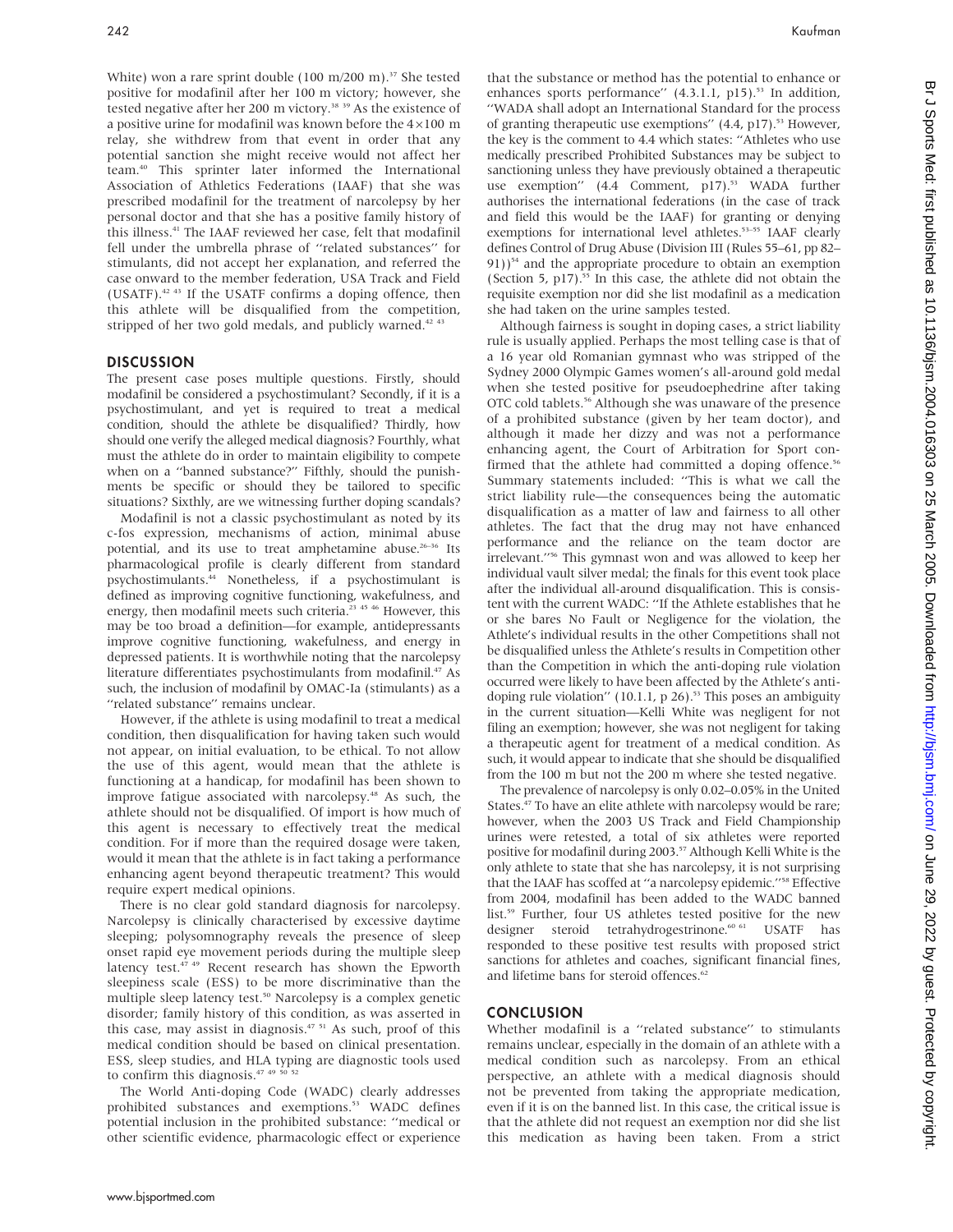# Key points

- Amateur athletics is premised on competition performed on an even playing field.
- Doping has led to the need for sanctions and specific anti-doping codes.
- Athletes with medical illnesses can compete when treated with banned or ''related'' substances if a medical exemption is obtained.
- The use of modafinil in athletics is addressed with the need to obtain a medical exemption and to have the appropriate diagnostic evaluation.
- Clinicians must be aware of those therapeutics that are banned or ''related substances,'' treat the athlete accordingly, and assist the athlete in obtaining medical exemptions.

interpretation, sanctions apply, but it is felt most appropriate that these be limited to disqualification from the 100 m. However, the existence of at least five more elite athletes with positive modafinil tests raises a serious red flag. Research studies are indicated to determine if modafinil is a performance enhancing agent. All athletes using modafinil should properly ask for exemptions, list this as a drug being taken, and have the appropriate medical diagnosis with supportive diagnostic procedures (sleep study, ESS). Amateur athletics, once the purest form of physical expression, should not be debased by doping; nor should medically ill athletes be prevented from competing on the same even playing field by being denied appropriate treatment.

Competing interests: none declared

### **REFERENCES**

- 1 International Olympic Committee. Olympic Creed. http:// www.janecky.com/olympic/creed.html (accessed 27 March 2004).
- 2 International Olympic Committee. Olympic Oath. http://www.janecky.com/ olympic/oath.html (accessed 27 March 2004).
- 3 International Olympic Committee. Olympic Motto. http://www.janecky.com/
- olympic/motto (accessed 27 March 2004).<br>4 Prendergast HM, Bannen T, Erickson TB, *et al.* The toxic torch of the modern<br>Olympic Games. *Vet Hum Toxicol 2*003;4**5**:97–102.
- 5 Franke WW, Beredonk B. Hormonal doping and androgenization of athletes: a secret program of the German Democratic Republic government. Clin Chem 1997;43:1262–79.
- 6 Cowan DA, Kicman AT. Doping in sport: analytical tests, and legal aspects. Clin Chem 1997;43:1110–13.
- 7 Eklof AC, Thurelius AM, Garle M, et al. The anti-doping hot-line, a means to capture the abuse of doping agents in the Swedish society and a new service<br>function in clinical pharmacology. *Eur J Clin Pharmacol* 2003;**59**:571–7.
- 8 International Olympic Committee. Olympic Movement Anti-Doping Code. Lausanne, Switzerland: International Olympic Committee, 1999.
- 9 International Olympic Committee. Olympic Movement Anti-Doping Code Appendix A (in force as of 1 January 2003). http://www.cces.ca/WADA-PUB-ProhibitedList2003-E.pdf (accessed 27 March 2004).
- 10 International Olympic Committee. Olympic Charter (in force as of 4 July 2003). http://multimedia.olympic.org/pdf/en\_report\_122.pdf (accessed 27 March 2004).
- 11 Roth T, Roehrs TA. Etiologies and sequelae of excessive daytime sleepiness. Clin Ther 1996;18:562–76.
- 12 Mitler MM, Harsh J, Hirshkowitz M, et al. Long-term efficacy of modafinil (Provigil) for the treatment of excessive daytime sleepiness associated with narcolepsy. Sleep Med 2000;1:231–43.
- 13 Schwartz JR, Hirshkowitz M, Erman MK, et al. Modafinil as adjunct therapy for daytime sleepiness in obstructive sleep apnea: a 12-week, open label study. Chest 2003;124:2192–9.
- 14 Menza MA, Kaufman KR, Castellanos AM. Modafinil augmentation of<br>15 antidepressant treatment in depression. J Clin Psychiatry 2000;61:378–81.<br>15 DeBattista C, Lembke A, Solvason HB, *et al.* A prospective trial of modafi
- an adjunctive treatment of major depression. *J Clin Psychopharmacol*<br>2004;**24**:87–90.
- 16 Krupp LB. Fatigue in multiple sclerosis: definition, pathophysiology, and treatment. CNS Drugs 2003;17:225–34.
- 17 MacDonald JR, Hill JD, Tarnopolsky MA. Modafinil reduces excessive somnolence and enhances mood in patients with myotonic dystrophy. Neurology 2002;59:1876-80.
- 18 Webster L, Andrews M, Stoddard G. Modafinil treatment of opioid-induced sedation. Pain Med 2003;4:135–40.
- 19 Nieves AV, Lang AE. Treatment of excessive daytime sleepiness in patients with Parkinson's disease with modafinil. Clin Neuropharmacol 2002;25:111–14.
- 20 Hurst DL, Lajara-Nanson W. Use of modafinil in cerebral palsy. J Child Neurology 2002;17:169–72.
- 21 Rugino TA, Samsock TC. Modafinil in children with attention-deficit hyperactivity disorder. Pediatr Neurol 2003;29:136–42.
- 22 Kaufman KR, Menza MA, Fitzsimmons A. Modafinil monotherapy in
- depression. *Eur Psychiatry* 2002;17:167–9.<br>23 Turner DC, Robbins TW, Clark L, *et al.* Cognitive enhancing effects of<br>modafinil in healthy volunteers. *Psychopharmacology (Berl)* 2003;165:260–9.
- 24 Xino YL, Fu JM, Dong Z, et al. Neuroprotective mechanism of modafinil on Parkinson disease induced by 1-methyl-4-phenyl-1,2,3,6-tetrahydropyridine. Acta Pharmacol Sin 2004;25:301–5.
- 25 Makris AP, Rush CR, Frederich RC, et al. Wake-promoting agents with different mechanisms of action: comparison of modafinil and amphetamine on food intake and cardiovascular activity. Appetite 2004;42:185–95.
- 26 Gold LH, Balster RL. Evaluation of the cocaine-like discriminative stimulus effects and reinforcing effects of modafinil. Psychopharmacology (Berl) 1996;126:286–92.
- 27 Jasinski DR. An evaluation of the abuse potential of modafinil using methylphenidate as a reference. J Psychopharmacol 2000;14:53–60.
- 28 Camacho A, Stern MB. Modafinil for social phobia and amphetamine dependence. Am J Psychiatry 2002;159:1947–8.
- 29 Dackis C, O'Brien C. Glutamatergic agents for cocaine dependence. Ann N Y Acad Sci 2003;103:328–45.
- 30 Engber TM, Koury EJ, Dennis SA, et al. Differential patterns of regional c-Fos induction in the rat brain by amphetamine and the novel wakefulness-<br>promoting agent modafinil. Neurosci Lett 1998;**241**:95–8.<br>31 L**in JS**, Hou Y, Jouvet M. Potential brain neuronal targets for amphetamine-,
- methylphenidate-, and modafinil-induced wakefulness, evidenced by c-fos immunocytochemistry in the cat. Proc Natl Acad Sci USA 1996;93:14128–33.
- 32 Scammell TE, Estabroke IV, McCarthy MT, et al. Hypothalamic arousal regions are activated during modafinil-induced wakefulness. J Neurosci 2000;20:8620–8.
- 33 Ferraro L, Tanganelli S, O'Connor WT, et al. The vigilance promoting drug modafinil increases dopamine release in the rat nucleus accumbens via the involvement of a local GABAergic mechanism. Eur J Pharmacol 1996;306:33–9.
- 34 Ferraro L, Antonelli T, O'Connor WT, et al. The antinarcoleptic drug modafinil increases glutamate release in thalamic areas and hippocampus. Neuroreport 1997;8:2883–7.
- 35 **Ferraro L**, Antonelli T, Tanganelli S, *et al.* The vigilance promoting drug<br>modafinil increases extracellular glutamate levels in the medial preoptic area<br>and the posterior hypothalamus of the conscious rat: preventio GABAA receptor blockade. Neuropsychopharmacology 1999;20:346-56.
- 36 Eriksson KS, Sergeeva OA, Selbach O, et al. Orexin (hypocretin)/dynorphin neurons control GABAergic inputs to tuberomammillary neurons. Eur J Neurosci 2004;19:1278–84.
- 37 **Ramsak B**. I can only be Kelli White. http://www.iaaf.org/WCH03/news/<br>Kind=2/newsld-22919.html (accessed 27 March 2004).<br>38 **Nichols P**. White tests positive for stimulant. http://www.sport/
- guardian.co.uk/athletics/story/0,10082,10032573,00.html (accessed 27 March 2004).
- 39 BBC Sport. White under investigation. http://news.bbc.co.uk/sport1/hi/ athletics/world\_athletics-2003/3194041.stm (accessed 27 March 2004).
- 40 Nichols P. White's second positive only serves to muddy waters. http:// timesonline.co.uk/printFriendly/0,,1-7817-891835,00.html (accessed 27 March 2004).
- 41 Patrick D. IAAF probing Kelli White drug sample. http://usatoday.com/ sports/olympics/summer/track/2003-08-30-white-doping-probe\_x.htm (accessed 27 March 2004).
- 42 IAAF Communication on the Kelli White Case 3 September 2003. http:// www.iaaf.org/news/Kind = 512/newsld = 23089.html (accessed 27 March 2004)
- 43 IAAF Communication on the Kelli White Case 9 September 2003. http:// www.iaaf.org/news/Kind = 512/newsld = 23144.html (accessed 27 March 2004).
- 44 Schwartz JR, Feldman NT, Fry JM, et al. Efficacy and safety of modafinil for improving daytime wakefulness in patients treated previously with psychostimulants. Sleep Med 2003;4:43–9.
- 45 Lagarde D, Batejat D, Van Beers P, et al. Interest of modafinil, a new psychostimulant, during a sixty-hour sleep deprivation experiment. *Fundam*<br>Clin Pharmacol 1995;**9**:271–9.
- 46 Li YF, Zhan H, Xin YM, et al. Effects of modafinil on visual and auditory reaction abilities and subjective fatigue level during 48 h sleep deprivation. Space Med Med Eng (Beijing) 2003;16:277–80.
- 47 Thorpy M. Current concepts in the etiology, diagnosis, and treatment of narcolepsy. Sleep Med 2001;2:5–17.
- 48 Becker PM, Schwartz JR, Feldman NT, et al. Effect of modafinil on fatigue,
- mood, and health-related quality of lite in patients with narcolepsy.<br>Psychopharmacology (Berl) 2004;171:133–9.<br>**149 Dauvilliers Y**, Billiard M, Montplaisir J. Clinical aspects and pathophysiology<br>of narcolepsy. Clin Neuro